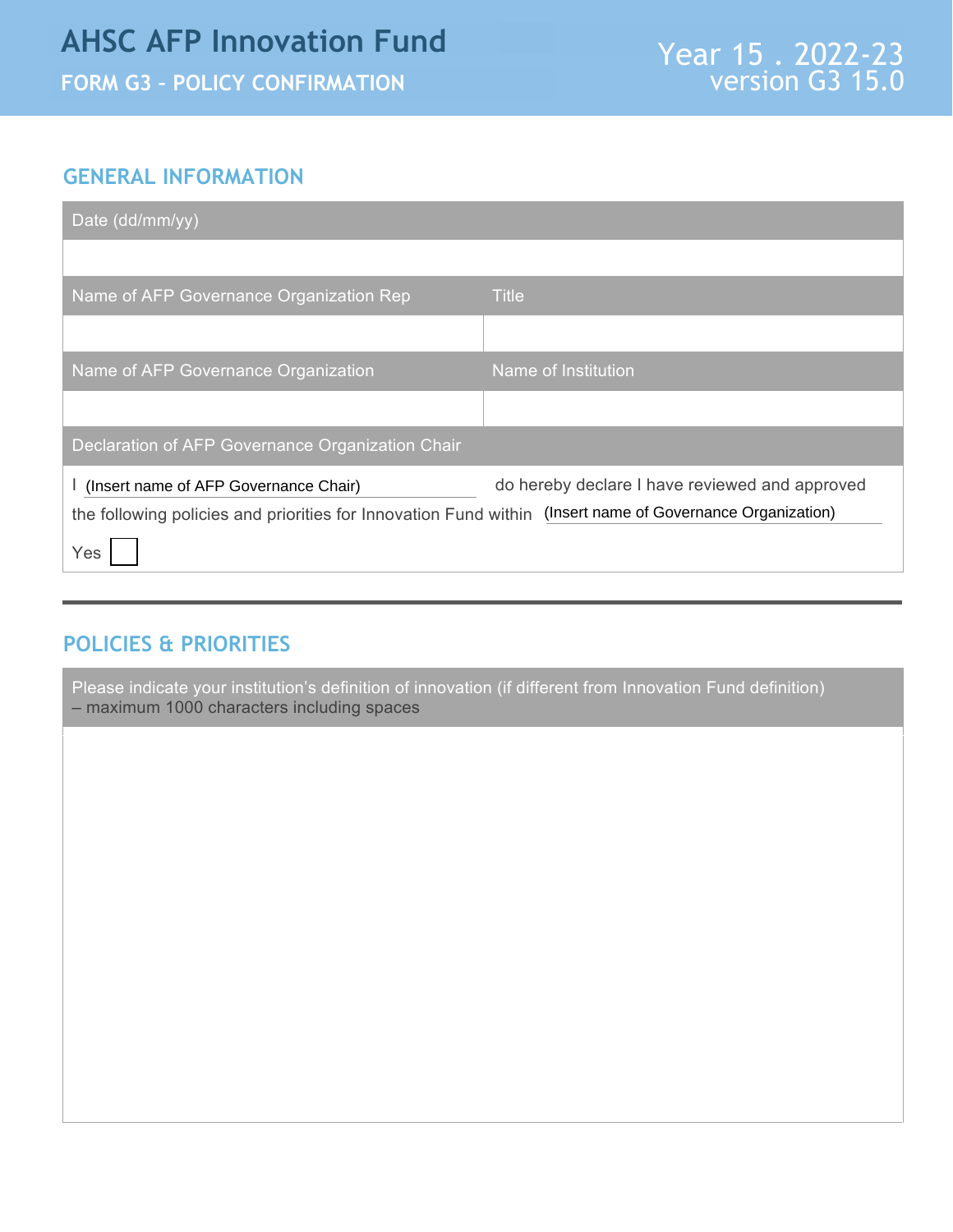Please indicate your institution's local health care priorities for innovation projects (if you have any regarding Innovation Fund) – maximum 1000 characters including spaces

Please outline your institution's guidelines to identify and manage conflicts of interest – maximum 1500 characters including spaces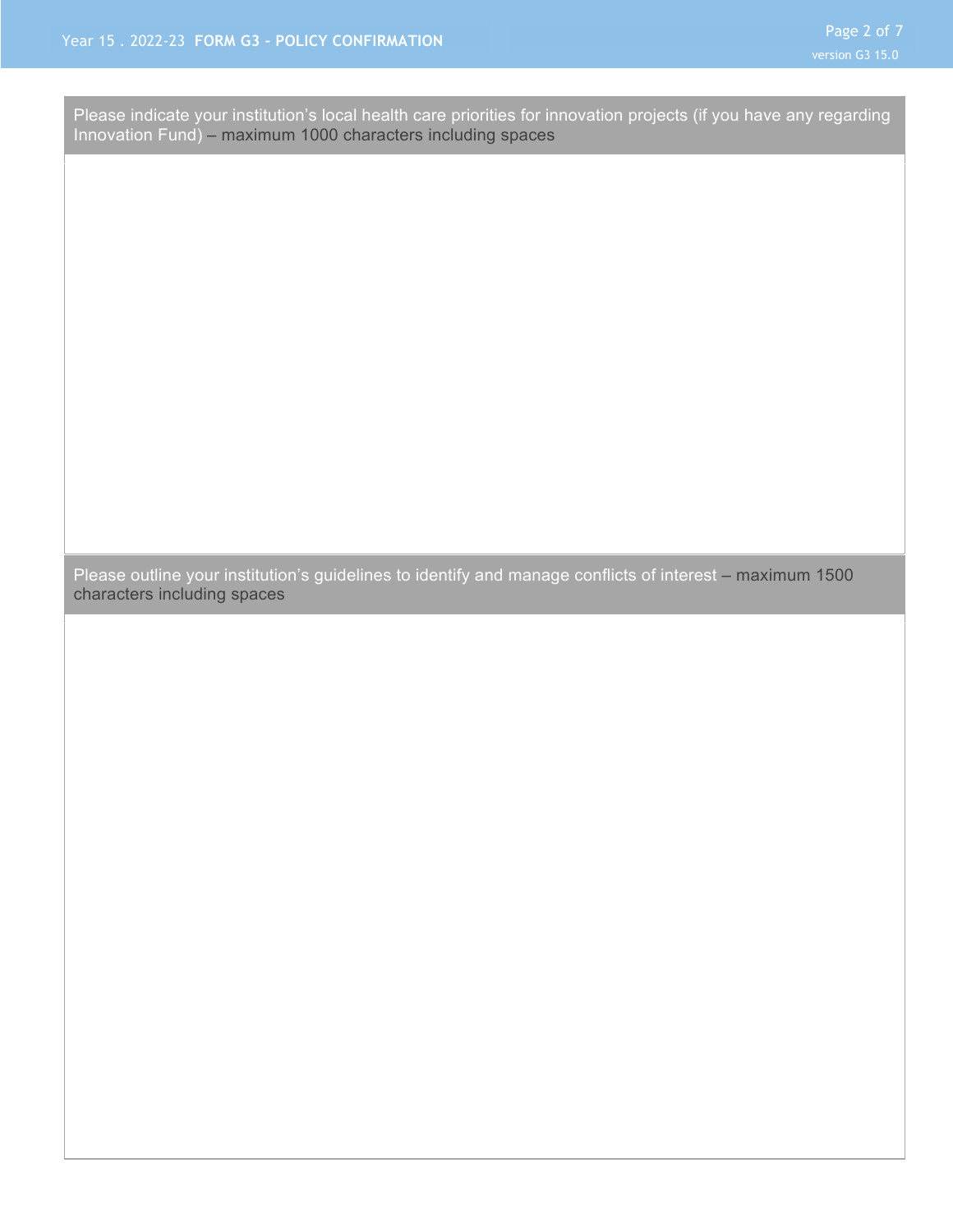Please indicate the involvement of your hospital and affiliated university – maximum 1500 character including spaces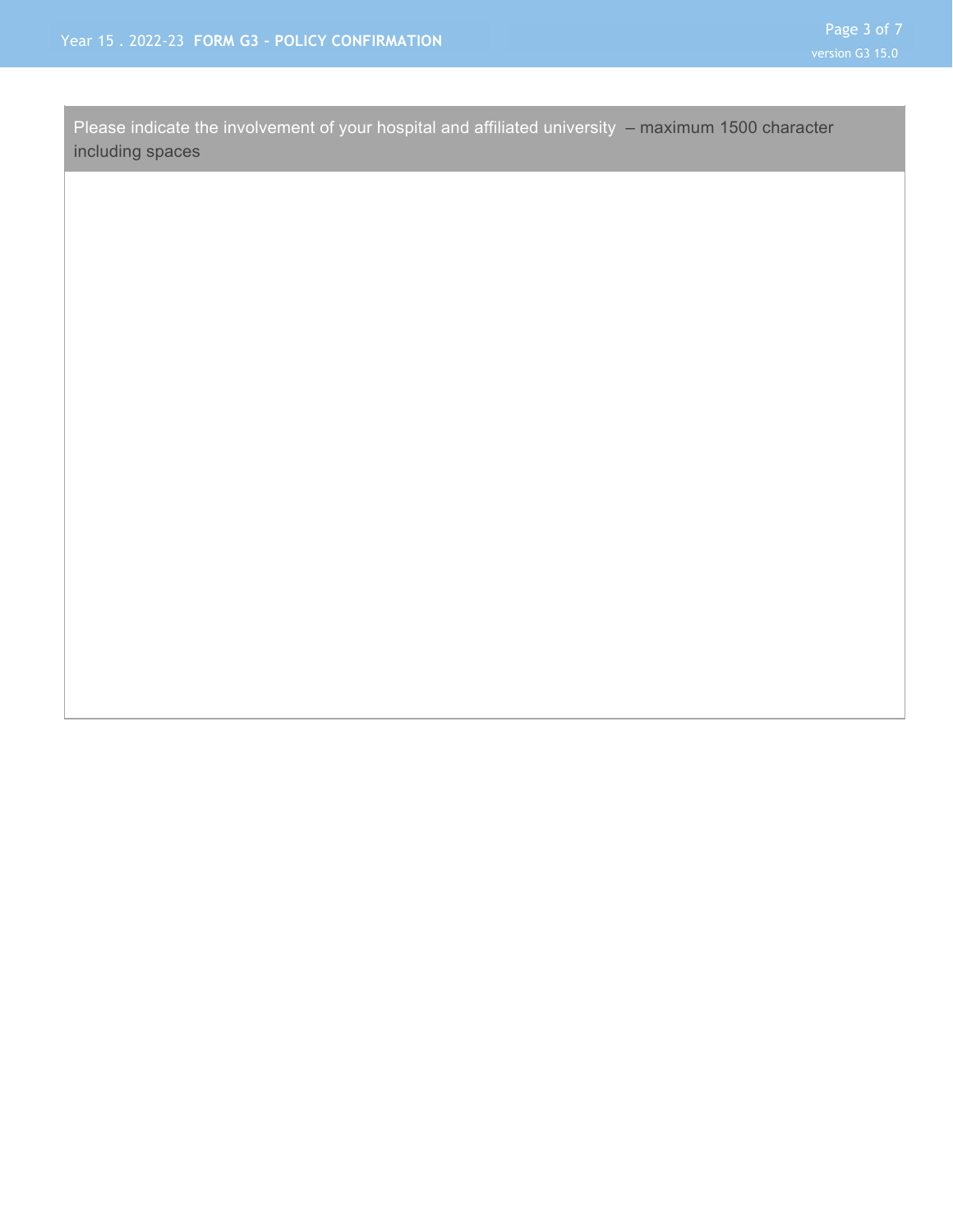Please describe the peer review process being used to select the proposals – maximum 3000 characters including spaces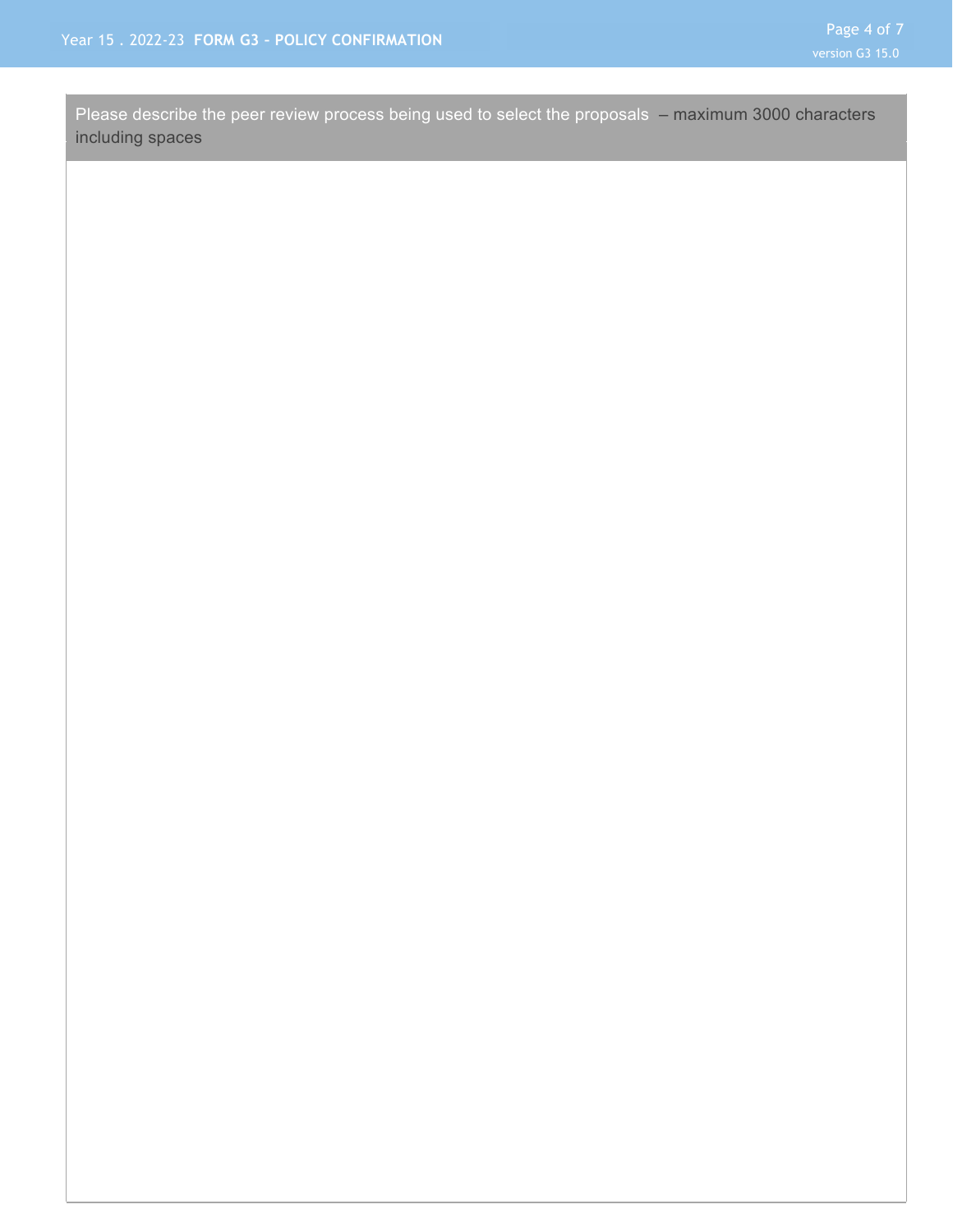Please describe your institution's budgetary guidelines for the use of Innovations Funds. When reviewing your G3 guidelines, please consider increased funds. These provide you with an opportunity to review and adjust your guidelines in terms of numbers of projects funded, maximum allowable funding, per project, per year, or per project lead… if applicable. Please also indicate whether or not you permit \$IF to be used for physician renumeration. It is IFPOC's role to ensure you are adhering to YOUR guidelines. If you are uncertain about how you wish to proceed, consider that more flexibility can be achieved with a) wording that allows for one-time changes, or b) if policies are guidelines and you state that exceptions are allowed. – maximum 3500 characters including spaces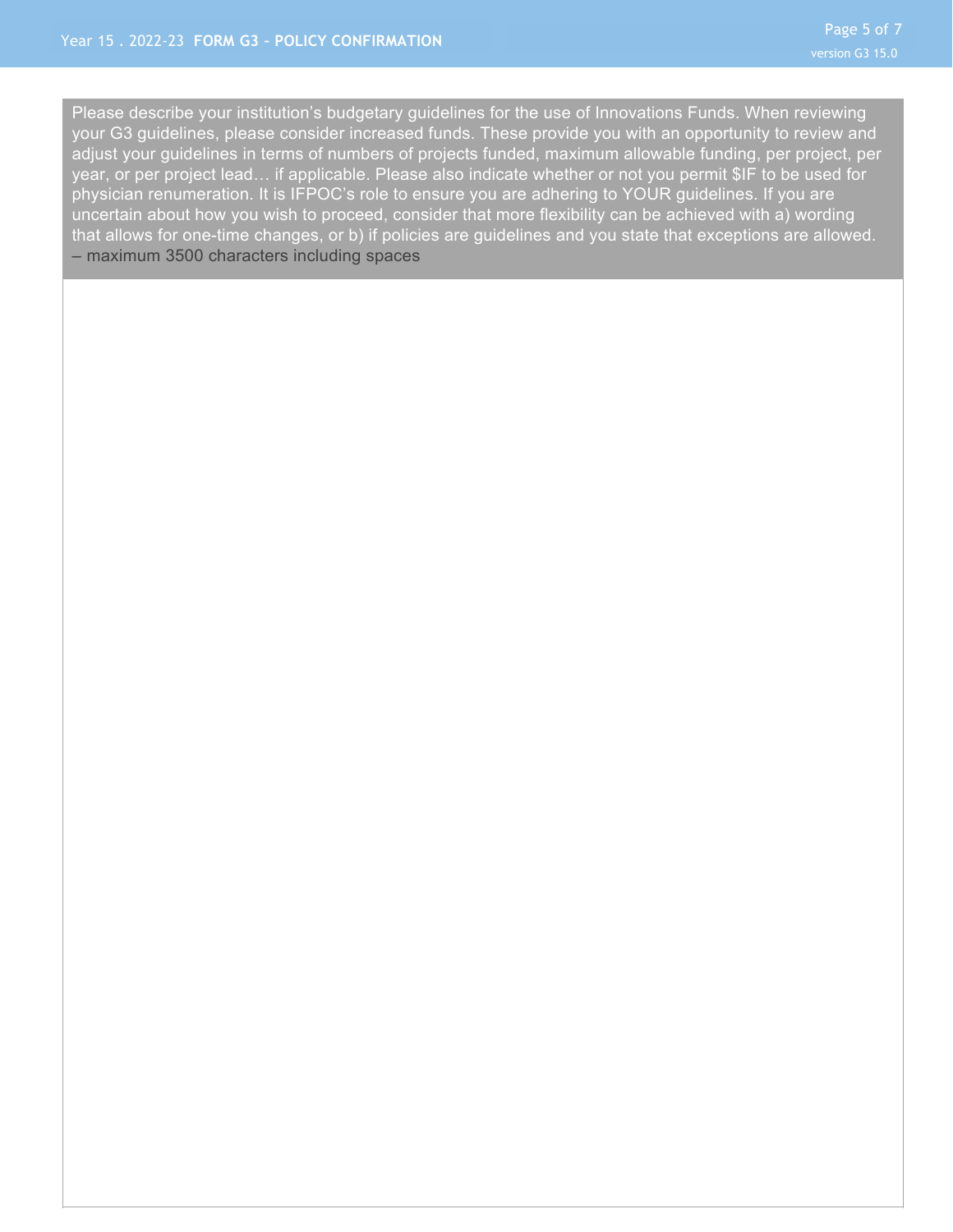| Please indicate the process your organization will follow to review budgets                                        | a) Prior to Submission of Interim Online Report - maximum 1500 characters including spaces |  |
|--------------------------------------------------------------------------------------------------------------------|--------------------------------------------------------------------------------------------|--|
|                                                                                                                    |                                                                                            |  |
|                                                                                                                    |                                                                                            |  |
|                                                                                                                    |                                                                                            |  |
|                                                                                                                    |                                                                                            |  |
|                                                                                                                    |                                                                                            |  |
|                                                                                                                    |                                                                                            |  |
|                                                                                                                    |                                                                                            |  |
|                                                                                                                    |                                                                                            |  |
|                                                                                                                    |                                                                                            |  |
|                                                                                                                    |                                                                                            |  |
|                                                                                                                    |                                                                                            |  |
|                                                                                                                    |                                                                                            |  |
| b) Prior to submission of Final Project Status and Accounting Report<br>- maximum 1500 characters including spaces |                                                                                            |  |
|                                                                                                                    |                                                                                            |  |
|                                                                                                                    |                                                                                            |  |
|                                                                                                                    |                                                                                            |  |
|                                                                                                                    |                                                                                            |  |
|                                                                                                                    |                                                                                            |  |
|                                                                                                                    |                                                                                            |  |
|                                                                                                                    |                                                                                            |  |
|                                                                                                                    |                                                                                            |  |
|                                                                                                                    |                                                                                            |  |
|                                                                                                                    |                                                                                            |  |